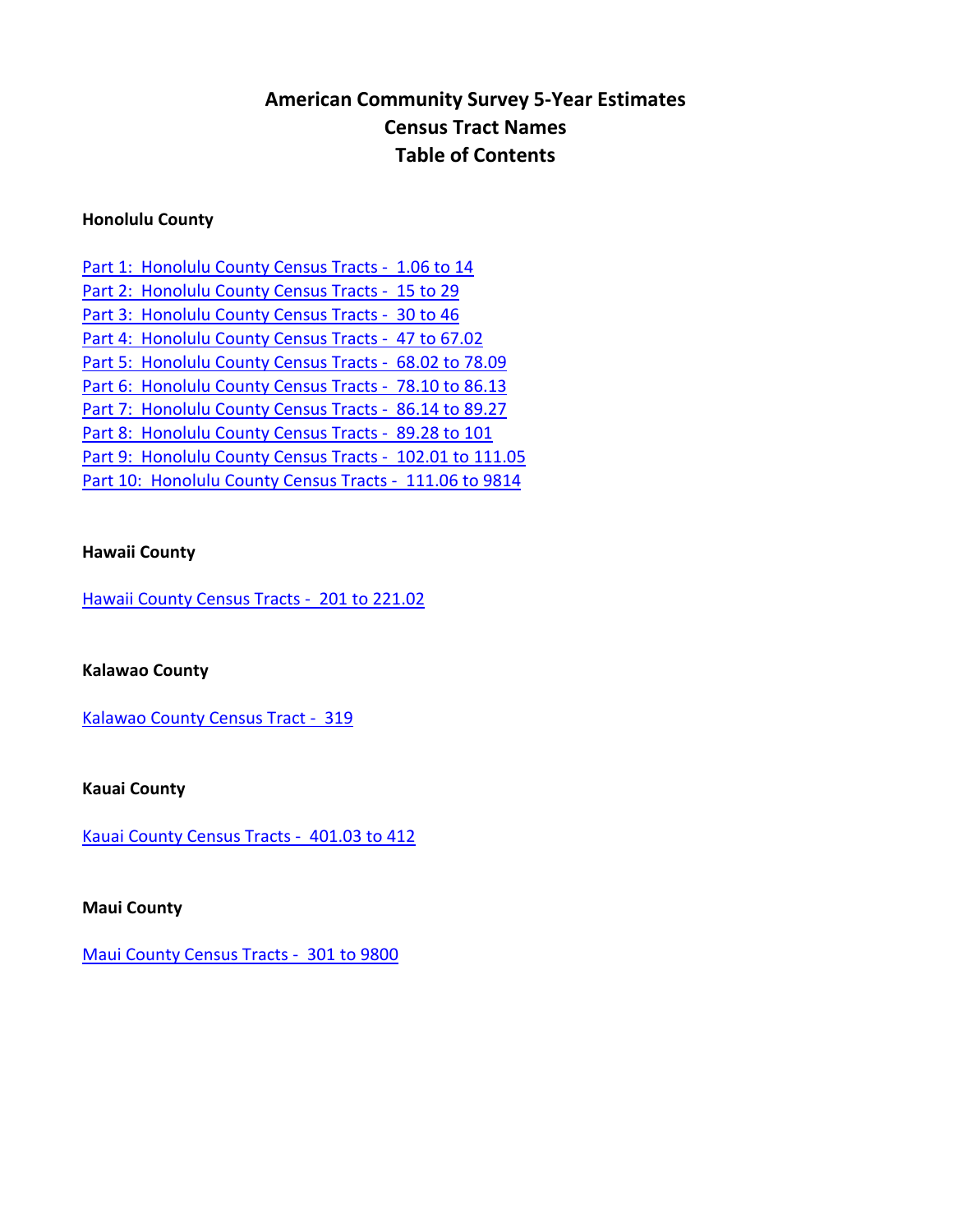<span id="page-1-0"></span>

| 2010                |                                      |
|---------------------|--------------------------------------|
| <b>Census tract</b> | <b>2010 Name</b>                     |
|                     |                                      |
| 1.06                | Hahaione-Mariners Ridge              |
| 1.07                | Kuapa Isle                           |
| 1.08                | Hawaii Kai Marina                    |
| 1.10                | Kalama Valley                        |
| 1.11                | Lunalilo Park Subdivision            |
| 1.12                | Koko Marina                          |
| 1.14                | Portlock                             |
| $\mathcal{P}$       | Kuliouou                             |
| 3.01                | Aina Haina-Hawaii Loa Ridge          |
| 3.02                | Wailupe                              |
| 4.01                | Waialae Nui Ridge-Ainakoa            |
| 4.02                | Waialae Iki                          |
| 5                   | Waialae-Kahala                       |
| 6                   | Diamond Head                         |
| 7                   | Kaimuki: 22nd Avenue                 |
| 8                   | Kaimuki: Kapiolani Community College |
| 9.01                | Waialae Nui Valley                   |
| 9.02                | Maunalani Heights                    |
| 9.03                | Lower Wilhelmina                     |
| 10                  | <b>Upper Palolo</b>                  |
| 11                  | Central Palolo                       |
| 12.01               | Waialae Avenue-Pukele Avenue         |
| 12.02               | Lower Palolo                         |
| 13                  | Kaimuki: 6th Avenue                  |
| 14                  | Kapaolono Field                      |
|                     |                                      |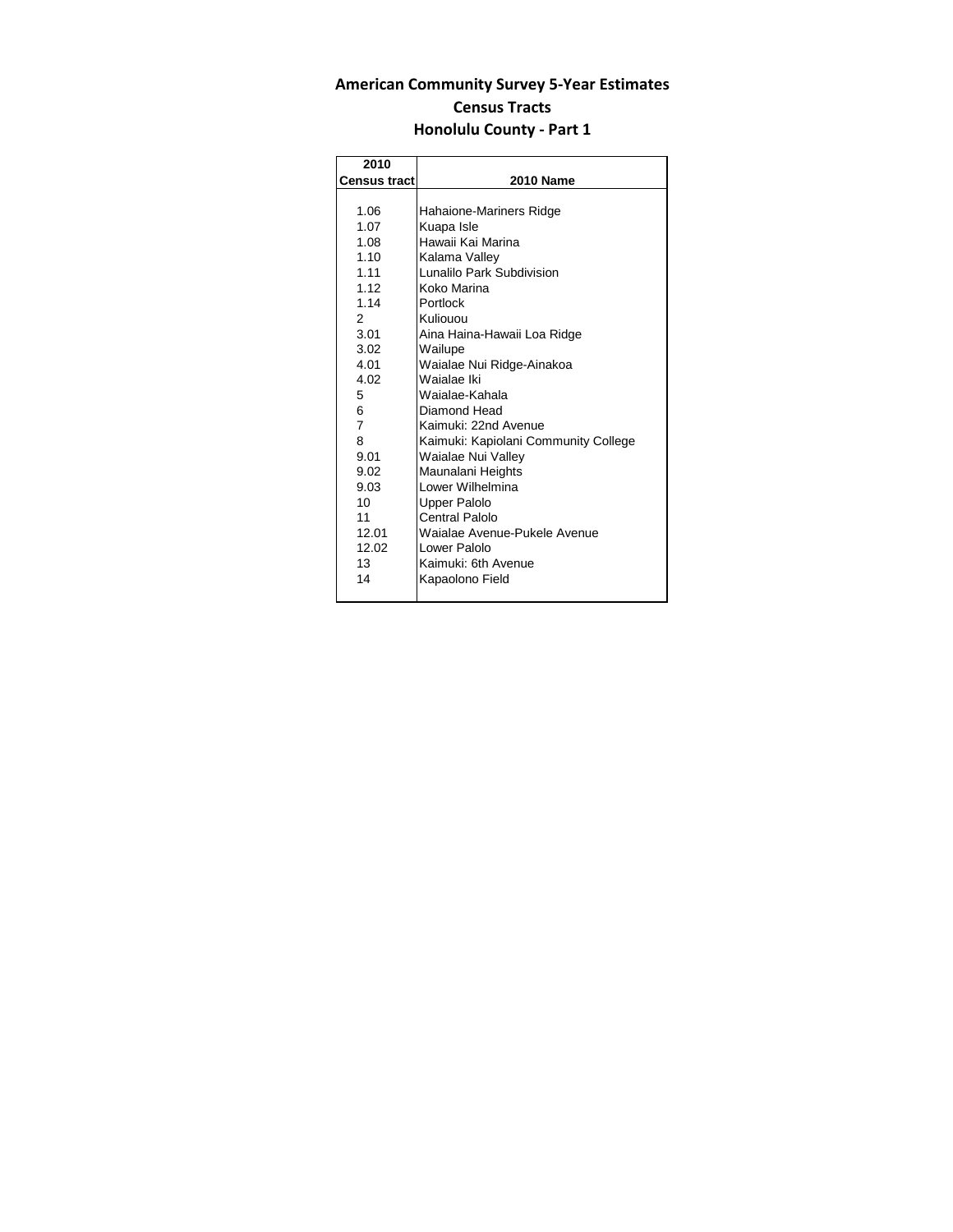<span id="page-2-0"></span>

| 2010                |                             |
|---------------------|-----------------------------|
| <b>Census tract</b> | <b>2010 Name</b>            |
|                     |                             |
| 15                  | Upper Kapahulu              |
| 16                  | Lower Kapahulu              |
| 17                  | Kapiolani Park              |
| 18.01               | Koa Avenue                  |
| 18.03               | <b>Tusitala Street</b>      |
| 18.04               | Jefferson School            |
| 19.01               | Waikiki Beach               |
| 19.03               | <b>Ena Road</b>             |
| 19.04               | Hobron I ane                |
| 20.03               | Seaside Avenue              |
| 20.04               | International Market Place  |
| 20.05               | Ala Wai-Niu Street          |
| 20.06               | Ala Wai-Olohana Street      |
| 21                  | Olokele Avenue              |
| 22.01               | Kamoku Street-Iolani School |
| 22.02               | Ala Wai Park-Lauiki Street  |
| 23                  | Moiliili                    |
| 24.01               | Lower McCully               |
| 24.02               | Upper McCully               |
| 25                  | Lower Pawaa                 |
| 26                  | Bingham Tract               |
| 27.01               | <b>UH Manoa Campus</b>      |
| 27.02               | Punahou School              |
| 28                  | St. Louis Heights           |
| 29                  | East Manoa                  |
|                     |                             |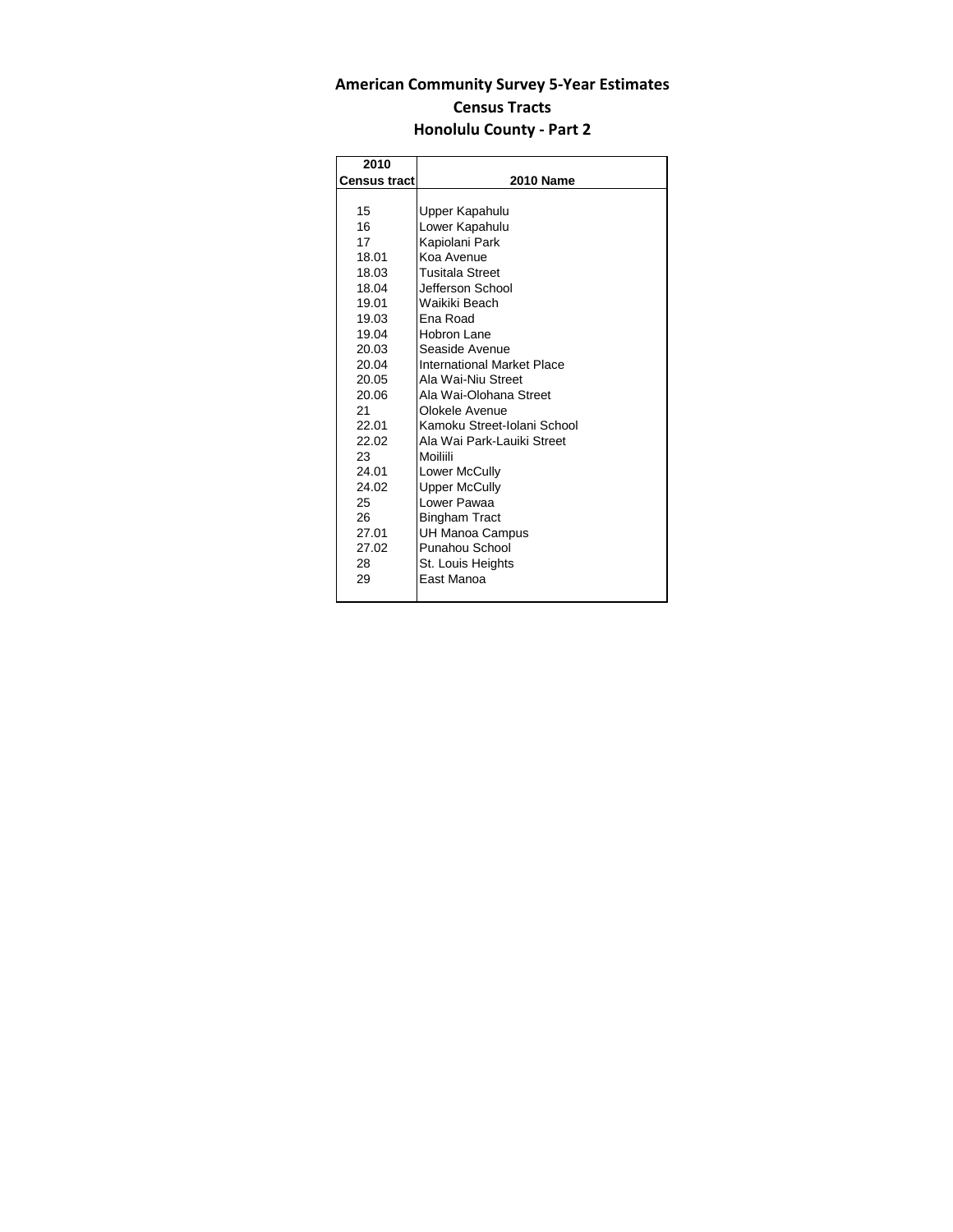<span id="page-3-0"></span>

| 2010                |                              |
|---------------------|------------------------------|
| <b>Census tract</b> | <b>2010 Name</b>             |
|                     |                              |
| 30                  | Judd Hillside-Lowrey Avenue  |
| 31.01               | Woodlawn                     |
| 31.02               | Upper Manoa                  |
| 32                  | Round Top-Tantalus           |
| 33                  | Makiki Heights               |
| 34.03               | <b>Thurston Street</b>       |
| 34.04               | Makiki Fire Station          |
| 34.05               | Poki Street                  |
| 34.06               | Lower Makiki                 |
| 34.07               | Maryknoll School             |
| 35.01               | Academy of Arts              |
| 35.02               | Upper Pawaa                  |
| 36.01               | <b>Sheridan Street</b>       |
| 36.03               | Ahana Street                 |
| 36.04               | Kaheka Street-Makaloa Street |
| 37                  | Ala Moana                    |
| 38                  | Kakaako                      |
| 39                  | Civic Center                 |
| 40                  | <b>Financial District</b>    |
| 41                  | Queen's Hospital             |
| 42                  | Queen Emma Gardens           |
| 43                  | Punchbowl                    |
| 44                  | Pauoa                        |
| 45                  | Dowsett Highlands            |
| 46                  | Puunui-Waokanaka Street      |
|                     |                              |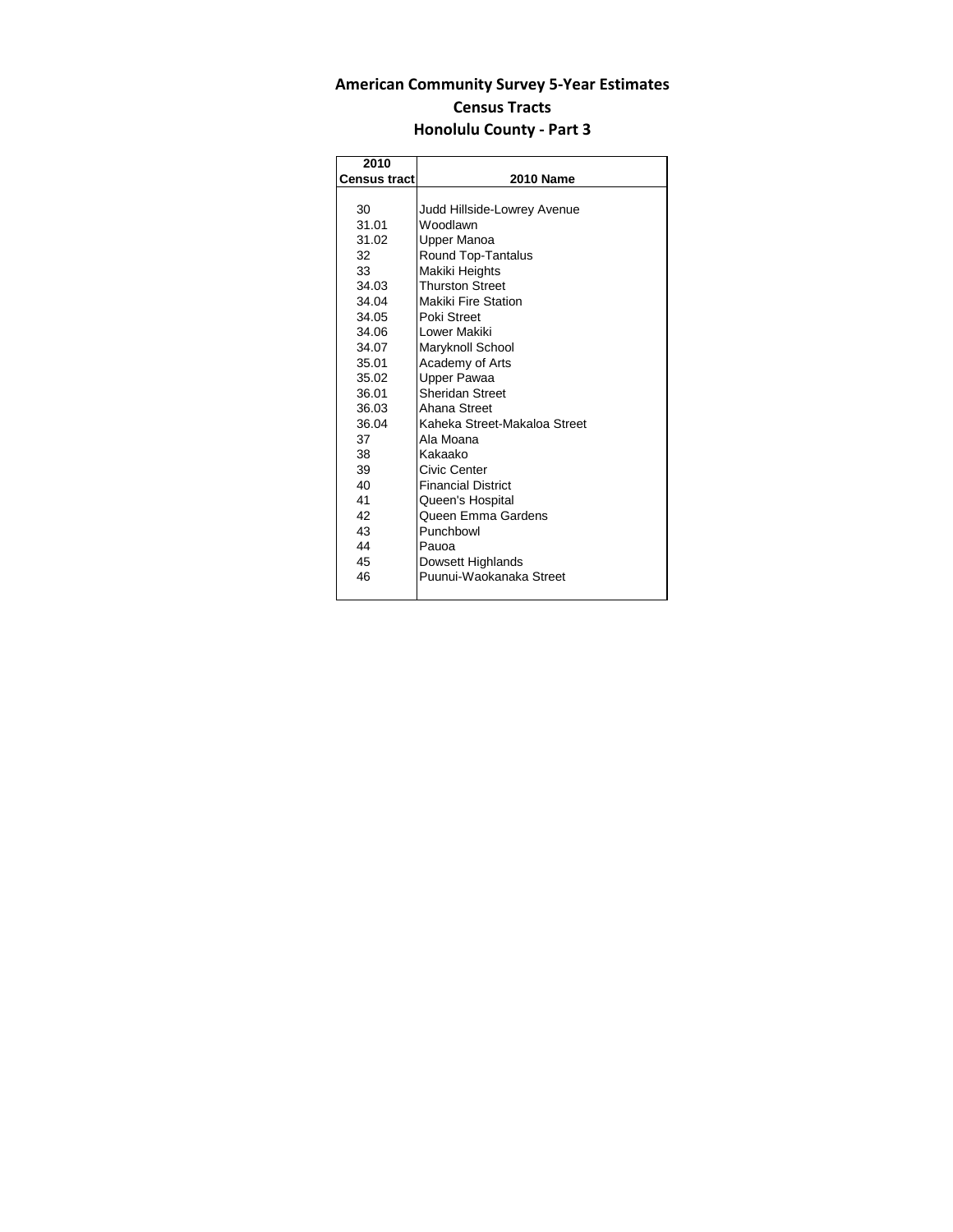<span id="page-4-0"></span>

| 2010                |                         |
|---------------------|-------------------------|
| <b>Census tract</b> | <b>2010 Name</b>        |
|                     |                         |
| 47                  | Alewa-Kawananakoa       |
| 48                  | Kamehameha Heights      |
| 49                  | I anakila               |
| 50                  | Kuakini                 |
| 51                  | Foster Botanical Garden |
| 52                  | Chinatown               |
| 53                  | Aala                    |
| 54                  | Mayor Wright Housing    |
| 55                  | Palama                  |
| 56                  | Kapalama                |
| 57                  | Iwilei-Anuenue          |
| 58                  | Waiakamilo Road         |
| 59                  | Mokauea Street          |
| 60                  | Umi Street              |
| 61                  | Kalihi Waena            |
| 62.01               | Kam IV Road             |
| 62.02               | Linapuni Street         |
| 63.01               | Kalihi Valley Park      |
| 63.02               | Kalena Drive            |
| 64.01               | Gulick Avenue-Likelike  |
| 64.02               | Kamanaiki Street        |
| 65                  | Upper Kalihi Valley     |
| 66                  | Kahauiki Street         |
| 67.01               | Tripler-Moanalua        |
| 67.02               | Red Hill                |
|                     |                         |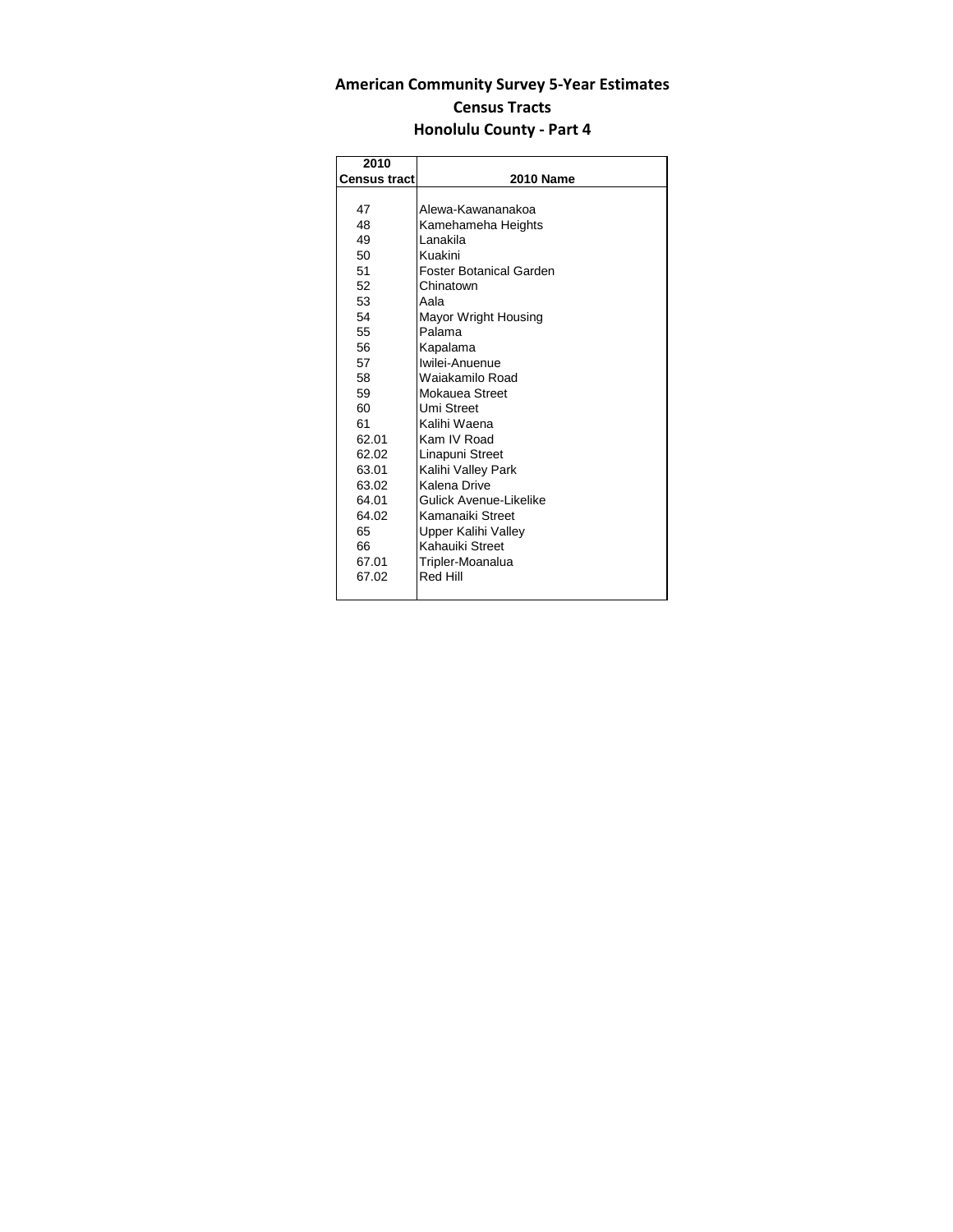<span id="page-5-0"></span>

| 2010                |                              |
|---------------------|------------------------------|
| <b>Census tract</b> | <b>2010 Name</b>             |
|                     |                              |
| 68.02               | Aliamanu                     |
| 68.04               | Aliamanu Crater              |
| 68.05               | Salt Lake Country Club       |
| 68.06               | Ala Lilikoi                  |
| 68.08               | Ala Ilima Mauka              |
| 68.09               | Ala Ilima Makai              |
| 69                  | Arizona Road                 |
| 70                  | Navy Marine Golf Course      |
| 71                  | Nimitz Elementary School     |
| 73.02               | Hangar Avenue-Vickers Avenue |
| 73.03               | Hickam Air Force Base        |
| 74                  | Ford Island                  |
| 75.02               | Halawa Valley                |
| 75.03               | Halawa Heights               |
| 75.04               | Aloha Stadium                |
| 75.05               | Foster Village               |
| 75.06               | Red Hill Military Housing    |
| 77.01               | I ower Aiea                  |
| 77.02               | Aiea Heights                 |
| 78.04               | Lower Pearl City             |
| 78.05               | Waiau Townhouses             |
| 78.07               | Pearl Ridge High Rise        |
| 78.08               | Pearlridge Center            |
| 78.09               | Newtown                      |
|                     |                              |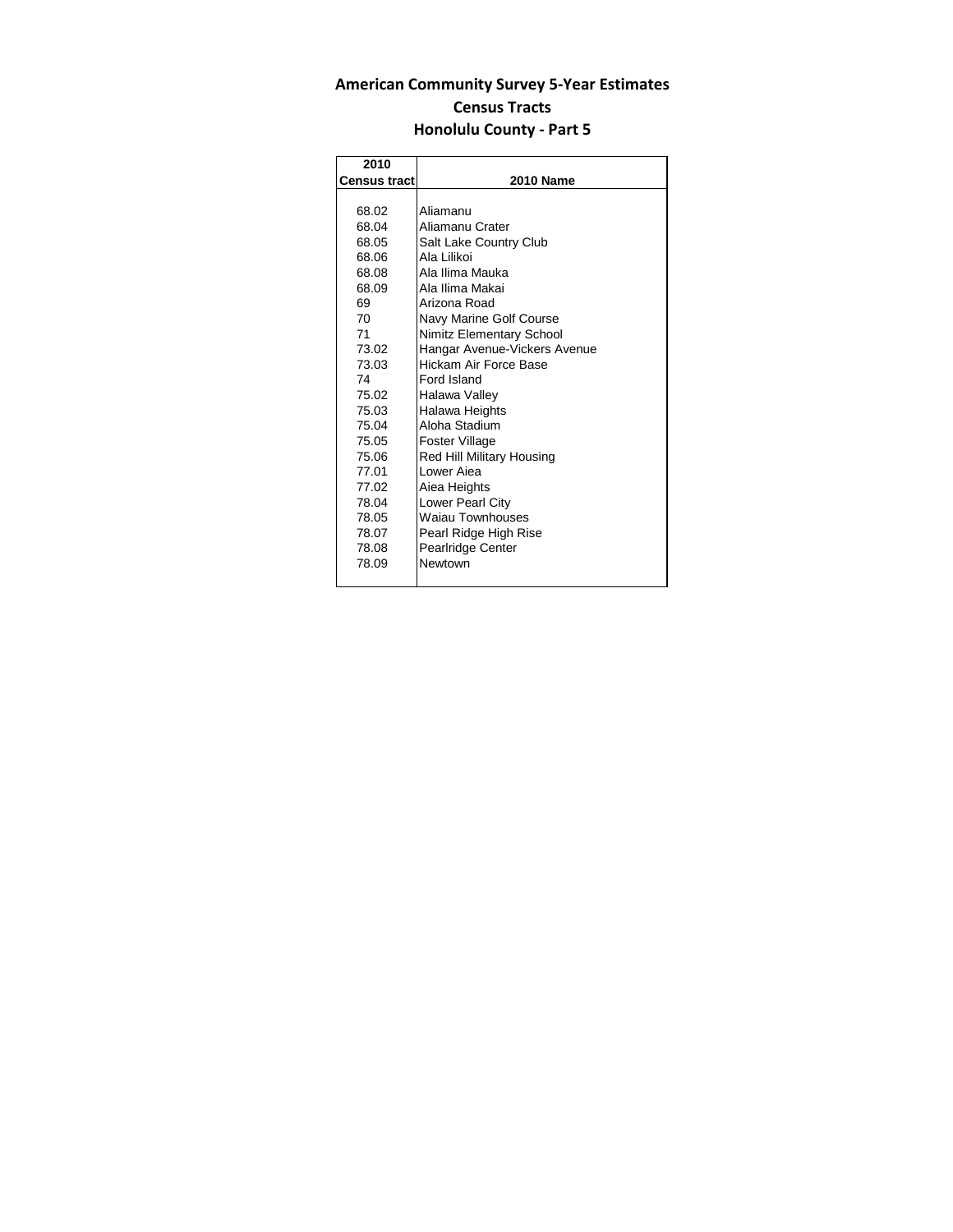<span id="page-6-0"></span>

| 2010                |                           |
|---------------------|---------------------------|
| <b>Census tract</b> | <b>2010 Name</b>          |
|                     |                           |
| 78.10               | Royal Summit              |
| 78.11               | <b>Pearl Country Club</b> |
| 80.01               | Hale Mohalu Hospital      |
| 80.02               | Lower Waiau               |
| 80.03               | Manana                    |
| 80.05               | Pacific Palisades         |
| 80.06               | Pearl City                |
| 80.07               | Pearl City Highlands      |
| 83.01               | <b>Iroquois Point</b>     |
| 83.02               | Campbell High School      |
| 84.02               | <b>Fwa Beach</b>          |
| 84.05               | Holomua School            |
| 84.06               | Hawaii Prince Golf Course |
| 84.07               | Ocean Pointe              |
| 84.08               | Hoakalei Country Club     |
| 84.10               | Coral Creek Golf Course   |
| 84.11               | Geiger Road               |
| 84.12               | Ewa Gentry                |
| 85.02               | Kalaeloa                  |
| 86.06               | Kapolei Golf Course       |
| 86.09               | Ko Olina-Honokai Hale     |
| 86.10               | Ko Olina Resort           |
| 86.11               | Kahe                      |
| 86.12               | Upper Makakilo            |
| 86.13               | Makakilo: Wainohia Street |
|                     |                           |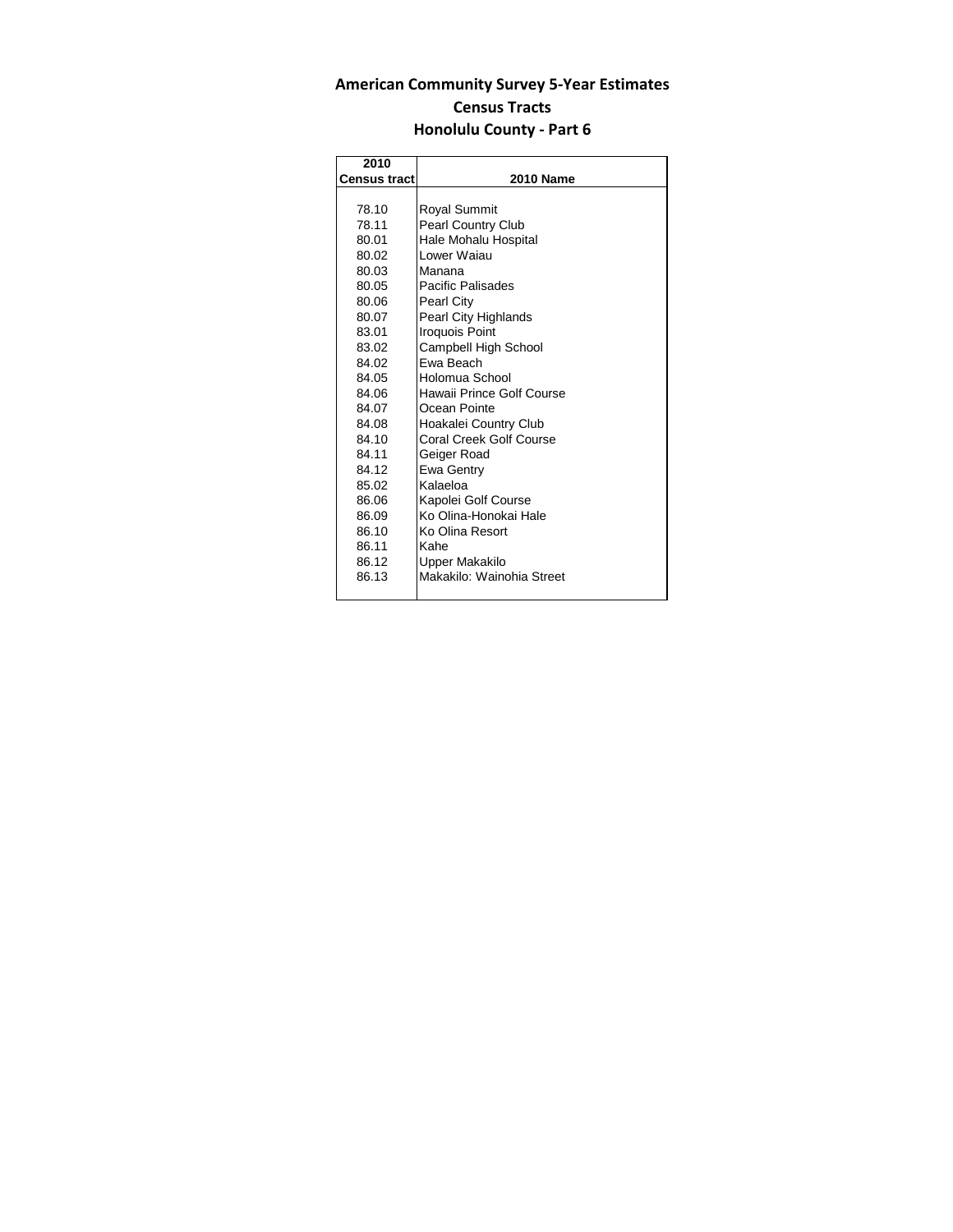<span id="page-7-0"></span>

| 2010                |                                         |
|---------------------|-----------------------------------------|
| <b>Census tract</b> | <b>2010 Name</b>                        |
|                     |                                         |
| 86.14               | Kunia West                              |
| 86.17               | Ewa Villages                            |
| 86.22               | Lower Makakilo                          |
| 87.01               | <b>Leeward Community College</b>        |
| 87.02               | St. Joseph School                       |
| 87.03               | West Loch                               |
| 88                  | <b>Managers Drive</b>                   |
| 89.06               | Mililani Golf Course                    |
| 89.07               | Mililani High School                    |
| 89.08               | Mililani Marketplace                    |
| 89.09               | Mililani District Park                  |
| 89.12               | <b>August Ahrens School</b>             |
| 89.13               | <b>Robinson Heights</b>                 |
| 89.14               | Honowai School                          |
| 89.15               | <b>Waipio Acres</b>                     |
| 89.17               | Mililani Town Center                    |
| 89.18               | Mililani: Nob Hill                      |
| 89.20               | <b>Waipio Gentry</b>                    |
| 89.21               | Waipio                                  |
| 89.22               | Waikele                                 |
| 89.23               | Seaview                                 |
| 89.24               | Royal Kunia                             |
| 89.25               | Village Park                            |
| 89.26               | Laulani Valley-Mililani Technology Park |
| 89.27               | Koolani Drive                           |
|                     |                                         |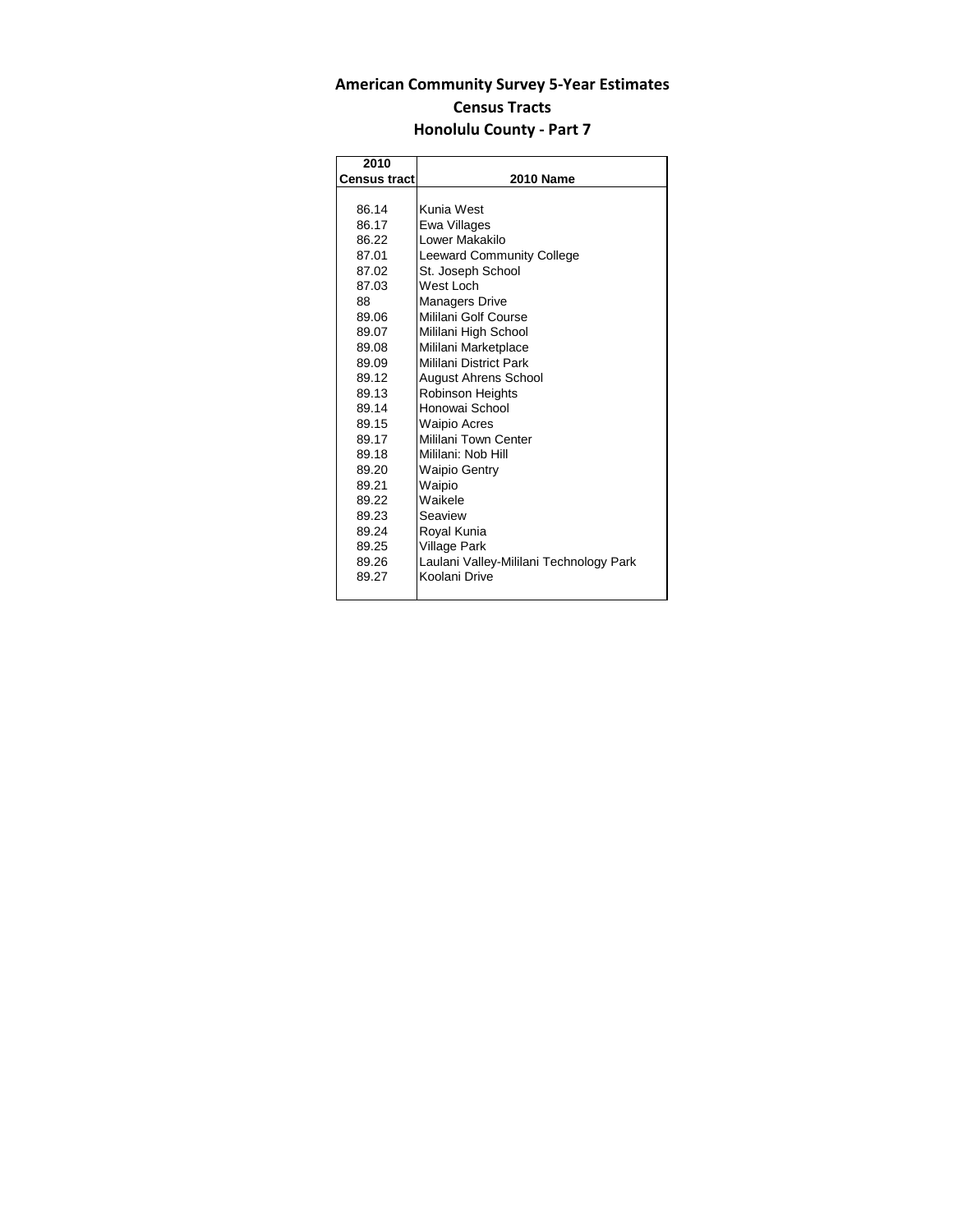<span id="page-8-0"></span>

| 2010                |                                |
|---------------------|--------------------------------|
| <b>Census tract</b> | <b>2010 Name</b>               |
|                     |                                |
| 89.28               | Mililani Mauka Middle School   |
| 89.29               | Mililani Mauka-Meheula Parkway |
| 89.30               | Mililani: Ainamakua Drive      |
| 89.31               | Wajawa Prison                  |
| 90                  | Wheeler-East Range             |
| 91                  | Kaukonahua Road                |
| 92                  | Wahiawa Mauka                  |
| 93                  | Wahiawa Waena                  |
| 94                  | Wahiawa Makai                  |
| 95.01               | Kolekole Avenue                |
| 95.02               | Menoher Street                 |
| 95.03               | Foote Avenue                   |
| 95.04               | Leilehua Avenue                |
| 95.07               | Schofield: McCarthy Field      |
| 96.03               | Maili                          |
| 96.08               | Lualualei Transmitter          |
| 97.01               | Waianae Kai                    |
| 97.03               | Lualualei-Camp Waianae         |
| 97.04               | Lualualei: Halona Road         |
| 98.01               | Makua Valley                   |
| 98.02               | Makaha                         |
| 99.02               | Haleiwa                        |
| 99.04               | Kaena Point                    |
| 100                 | Kawailoa                       |
| 101                 | Waimea-Kahuku                  |
|                     |                                |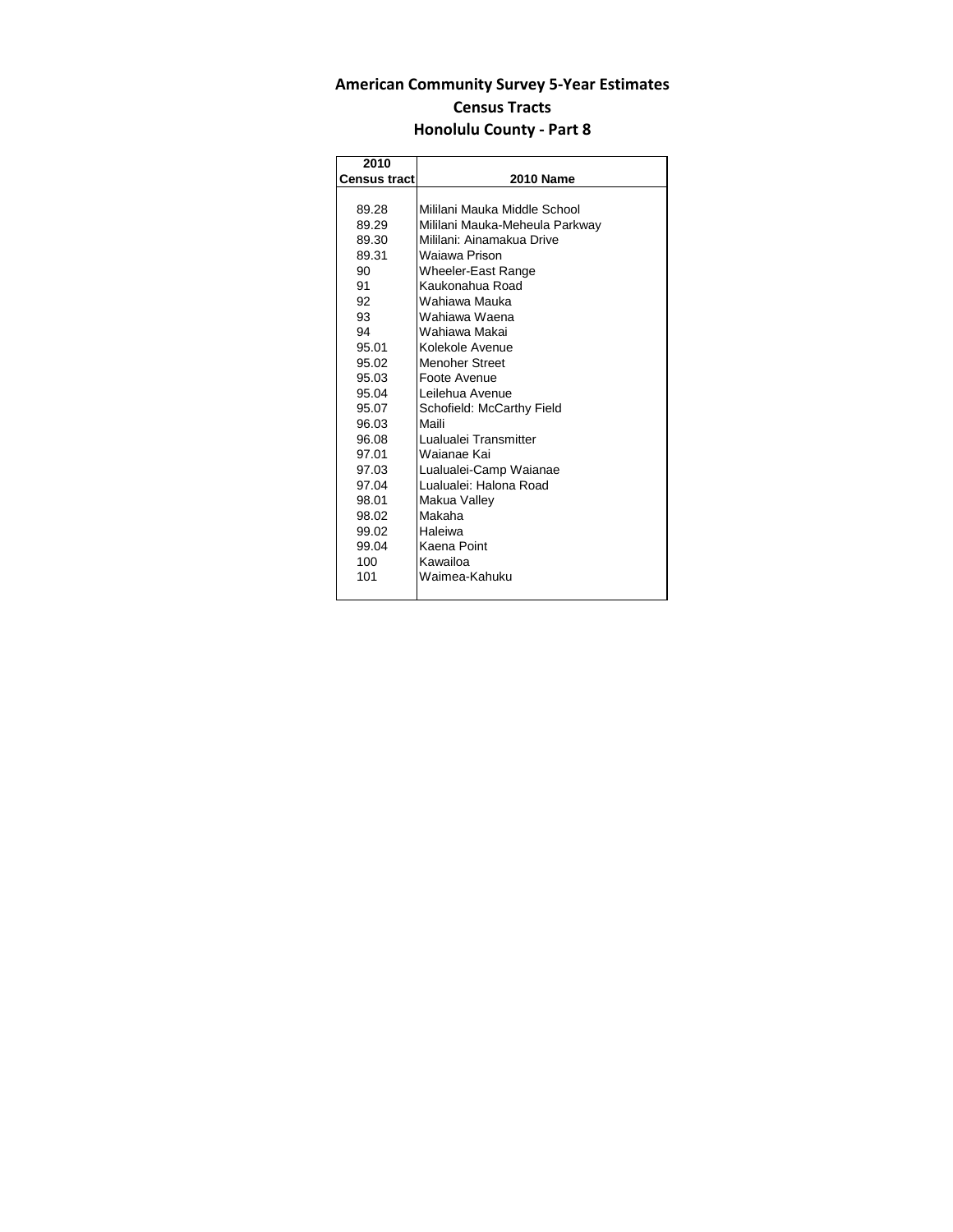<span id="page-9-0"></span>

| 2010                |                                 |
|---------------------|---------------------------------|
| <b>Census tract</b> | <b>2010 Name</b>                |
|                     |                                 |
| 102.01              | Hauula-Kaaawa                   |
| 102.02              | Laie                            |
| 103.03              | Kahaluu-Waikane                 |
| 103.05              | Ahuimanu                        |
| 103.06              | Haiku                           |
| 103.08              | Kapunahala                      |
| 105.03              | Kaneohe District Park           |
| 105.04              | Waikalua Road                   |
| 105.05              | Heeja Kea                       |
| 105.07              | Kahuhipa Street                 |
| 105.08              | Lilipuna Road                   |
| 106.01              | Puohala                         |
| 106.02              | Castle High School-Halekou Road |
| 107.01              | Kokokahi                        |
| 107.02              | Mokulele Drive                  |
| 108.01              | Mokapu West                     |
| 108.02              | Mokapu East                     |
| 109.01              | Kalaheo Hillside                |
| 109.03              | Oneawa Street-Kawainui          |
| 109.04              | Maluniu Avenue                  |
| 109.05              | Ulupaina Street                 |
| 110                 | Maunawili                       |
| 111.03              | Olomana                         |
| 111.04              | <b>Fnchanted Lakes</b>          |
| 111.05              | Kailua Town                     |
|                     |                                 |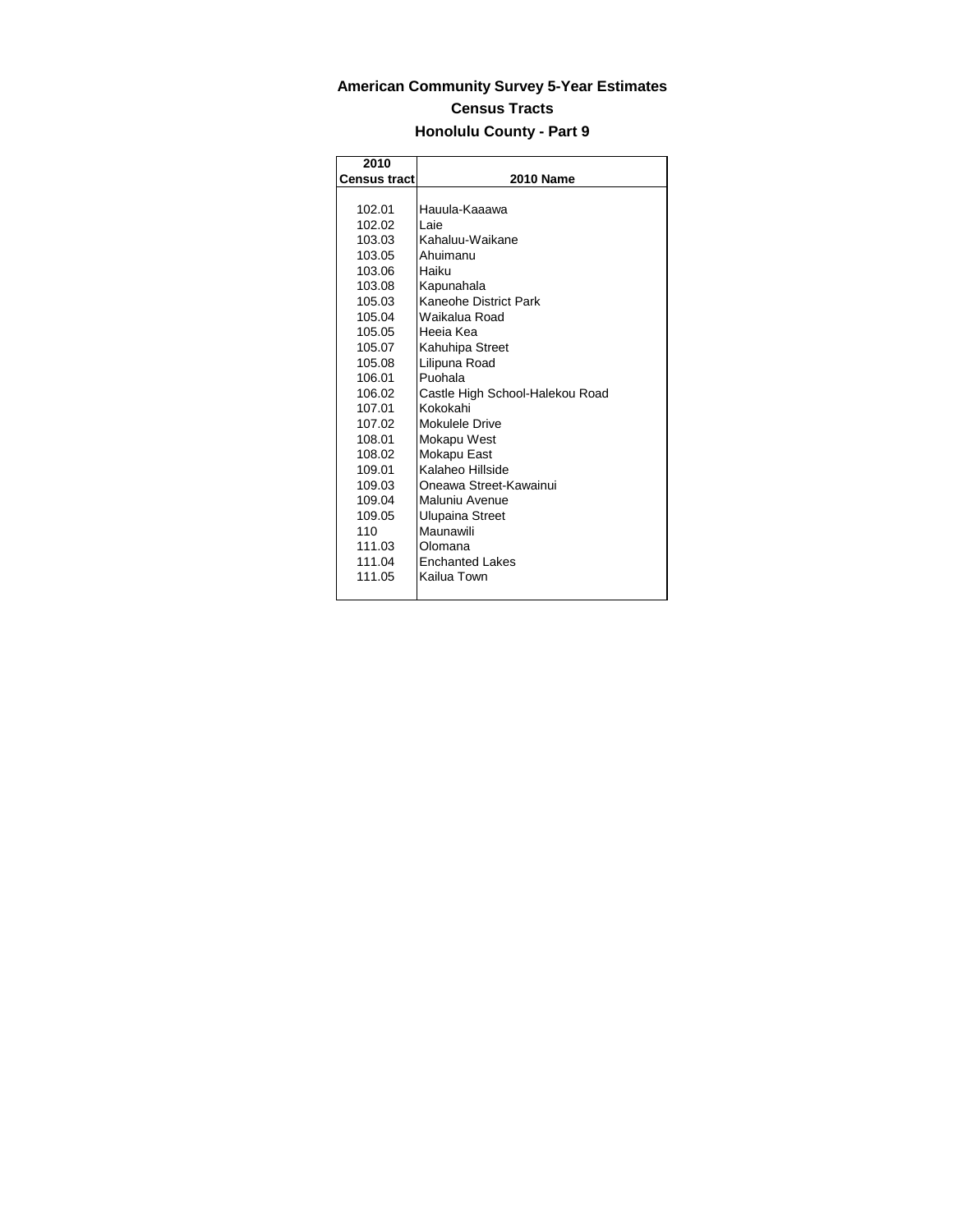<span id="page-10-0"></span>

| 2010                |                                |
|---------------------|--------------------------------|
| <b>Census tract</b> | <b>2010 Name</b>               |
|                     |                                |
| 111.06              | Keolu                          |
| 112.01              | Kalaheo Avenue                 |
| 112.02              | I anikai                       |
| 113                 | Waimanalo                      |
| 114                 | Waipio Peninsula               |
| 115                 | Kapolei                        |
| 9400.01             | Waimanalo Beach-Homesteads     |
| 9400.02             | Nanakuli                       |
| 9800                | Hanauma Bay                    |
| 9802                | Honolulu International Airport |
| 9803                | Campbell Industrial Park       |
| 9806                | Schofield Forest Reserve       |
| 9807                | Schofield Barracks East Range  |
| 9808                | Hoomaluhia Botanical Garden    |
| 9810                | Kawainui Marsh                 |
| 9811                | <b>Bellows Air Force Base</b>  |
| 9812                | Northwestern Hawaiian Islands  |
| 9813                | Mapunapuna Industrial          |
| 9814                | Nimitz-Airport Commercial      |
|                     |                                |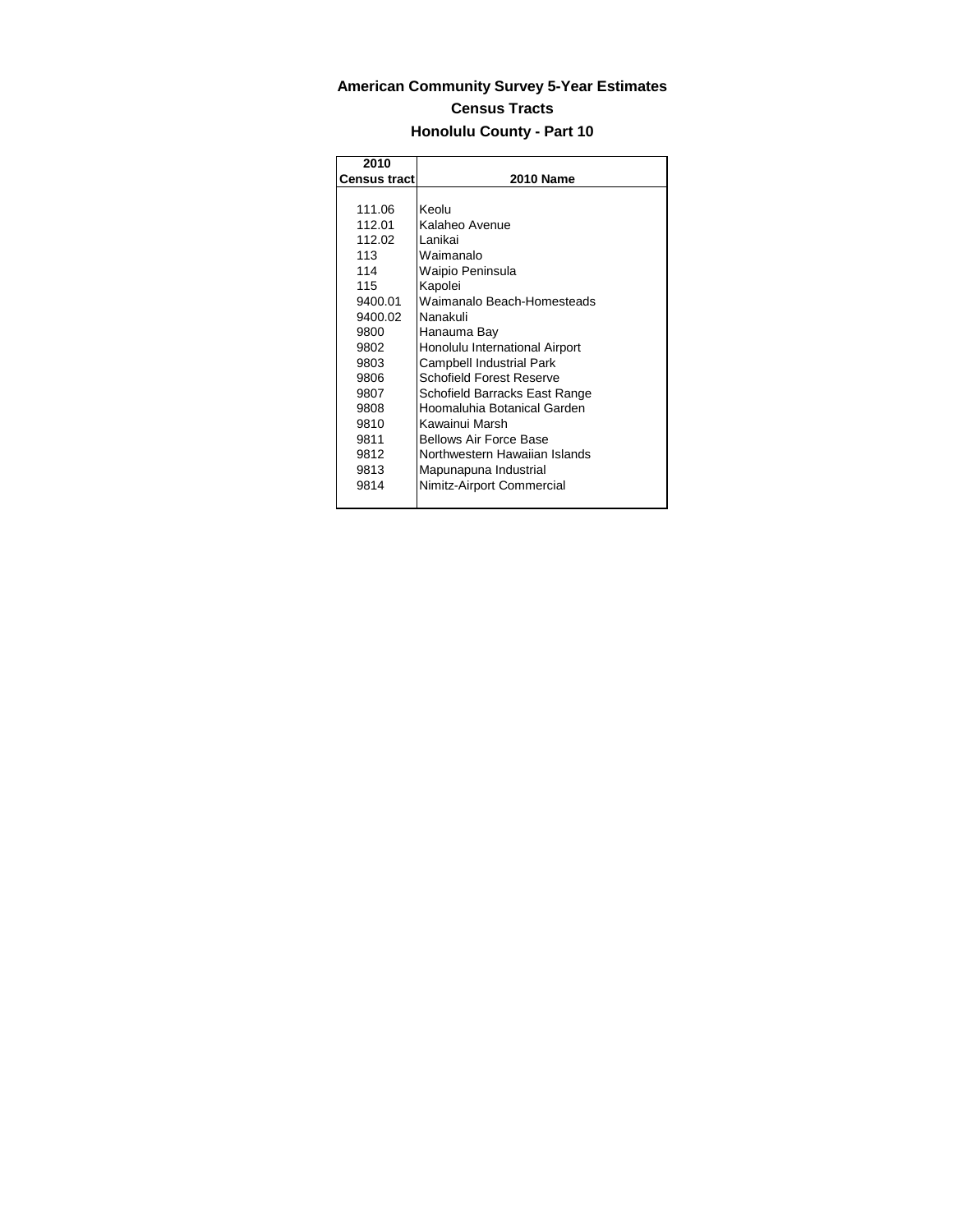# <span id="page-11-0"></span>**American Community Survey 5-Year Estimates Census Tracts Hawaii County**

| 2010                |                                    |
|---------------------|------------------------------------|
| <b>Census tract</b> | <b>2010 Name</b>                   |
|                     |                                    |
| 201                 | Pauka'a-Wailea                     |
| 202.02              | Hilo: Upper Waiakea Forest Reserve |
| 203                 | Hilo: Pu'u'eo-Downtown             |
| 204                 | Hilo: Villa Franca-Kaiko'o         |
| 205                 | Hilo: University-Houselots         |
| 206                 | Hilo: Keaukaha-Pana'ewa            |
| 207.01              | Hilo: Puainako                     |
| 207.02              | Hilo: Kawailani                    |
| 208.01              | Hilo: Kahuku-Kaumana               |
| 208.02              | Hilo: Piihonua-Kaumana             |
| 209                 | Hilo: Haihai                       |
| 210.03              | Orchidland-Ainaloa                 |
| 210.05              | Hawaiian Paradise Park             |
| 210.1               | Upper Puna (Puna Mauka)            |
| 210.11              | Volcano-Mt. View                   |
| 210.13              | Kea'au                             |
| 211.01              | Kalapana-Kapoho                    |
| 211.06              | Pahoa                              |
| 212.02              | Kaʻu                               |
| 213                 | South Kona                         |
| 214.02              | Konawaena                          |
| 215.02              | Hualalai                           |
| 215.04              | Kealakehe                          |
| 215.07              | Kalaoa                             |
| 215.09              | Kaumalumalu-Keauhou                |
| 216.01              | Kailua                             |
| 216.04              | Holualoa                           |
| 217.02              | Waimea-Pu'u Anahulu                |
| 217.04              | Kawaihae-Waikoloa                  |
| 218                 | North Kohala                       |
| 219.02              | Honoka'a-Kukuihaele                |
| 220                 | Pa'auhau-Pa'auilo                  |
| 221.02              | North Hilo                         |
|                     |                                    |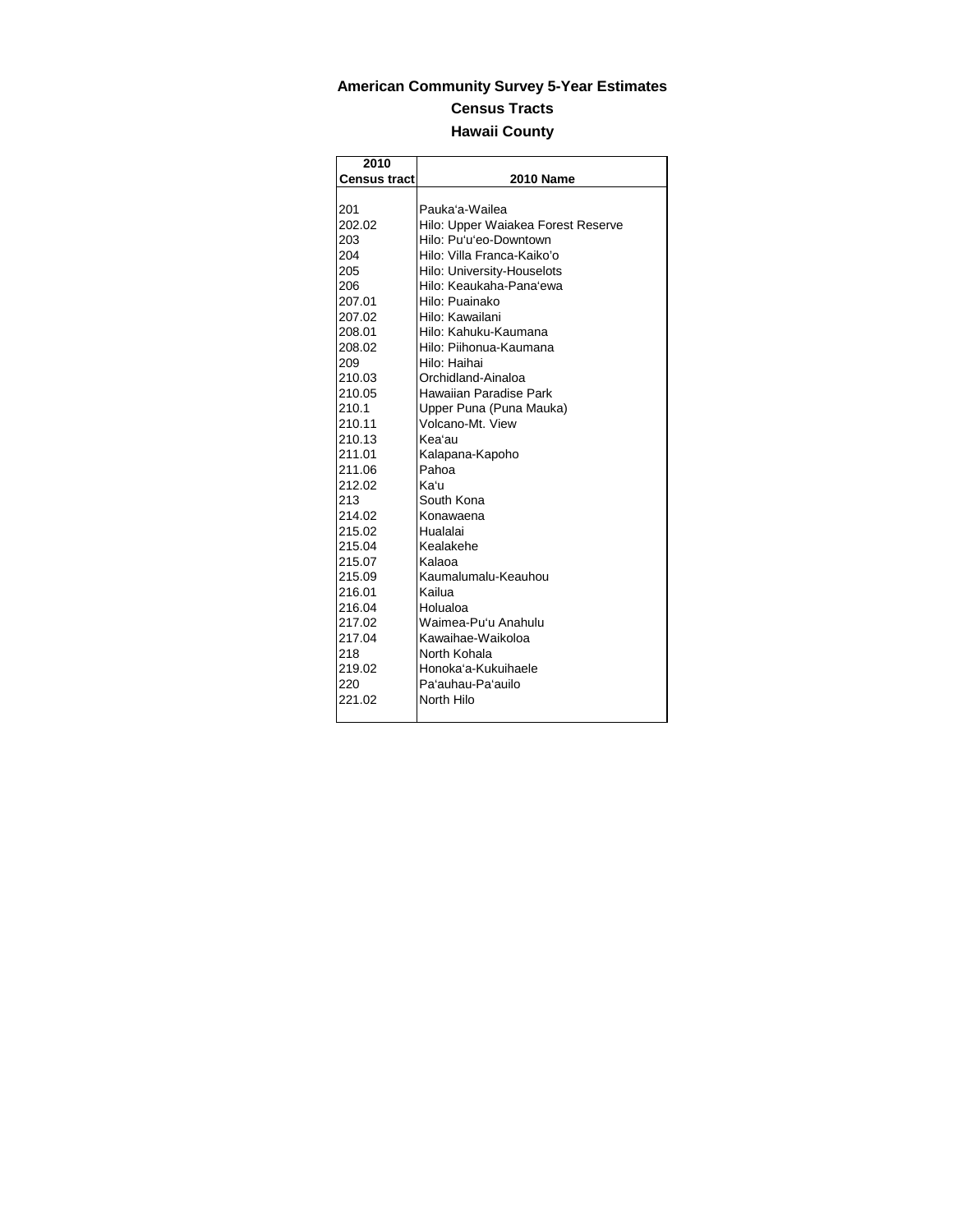# **American Community Survey 5-Year Estimates Census Tracts Kalawao County**

| 2010<br><b>Census tract</b> | <b>2010 Name</b> |
|-----------------------------|------------------|
| 319                         | Kalawao          |

<span id="page-12-0"></span> $\mathbf{r}^{\left(1\right)}$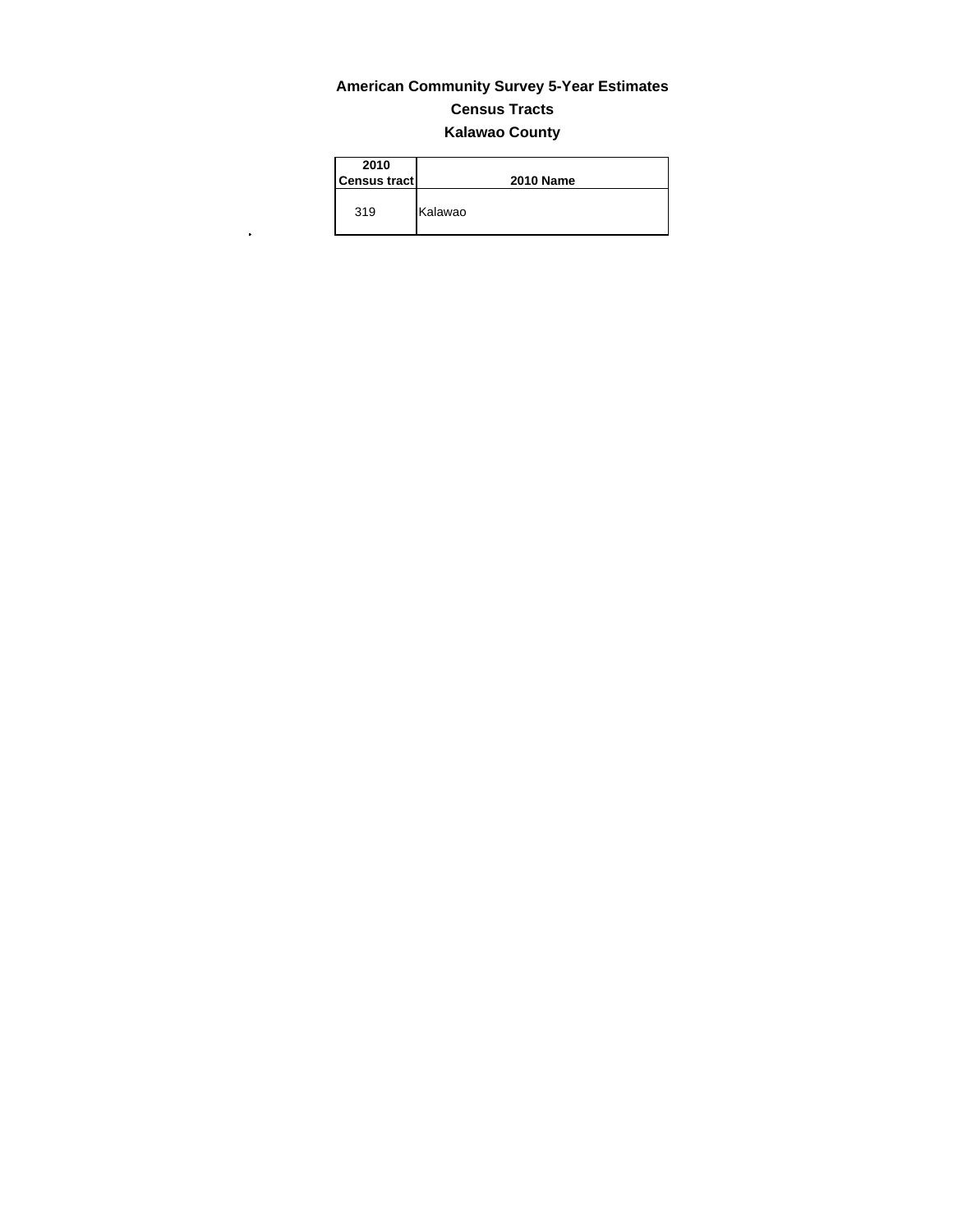# <span id="page-13-0"></span>**American Community Survey 5-Year Estimates Census Tracts Kauai County**

| 2010                |                     |
|---------------------|---------------------|
| <b>Census tract</b> | <b>2010 Name</b>    |
|                     |                     |
| 401.03              | Princeville-Kilauea |
| 401.04              | Ha'ena-Hanalei      |
| 402.04              | Wailua Houselots    |
| 402.05              | Wailua Homesteads   |
| 403                 | Kapa'a              |
| 404                 | Puhi-Hanama'ulu     |
| 405                 | l ihu'e             |
| 406.03              | Koloa-Po'ipu        |
| 406.04              | Omao-Kukui'ula      |
| 407                 | Fleele-Kalaheo      |
| 408                 | Kaumakani-Hanapepe  |
| 409                 | Kekaha-Waimea       |
| 9400                | Anahola             |
| 412                 | Ni'ihau-Kaula       |
|                     |                     |